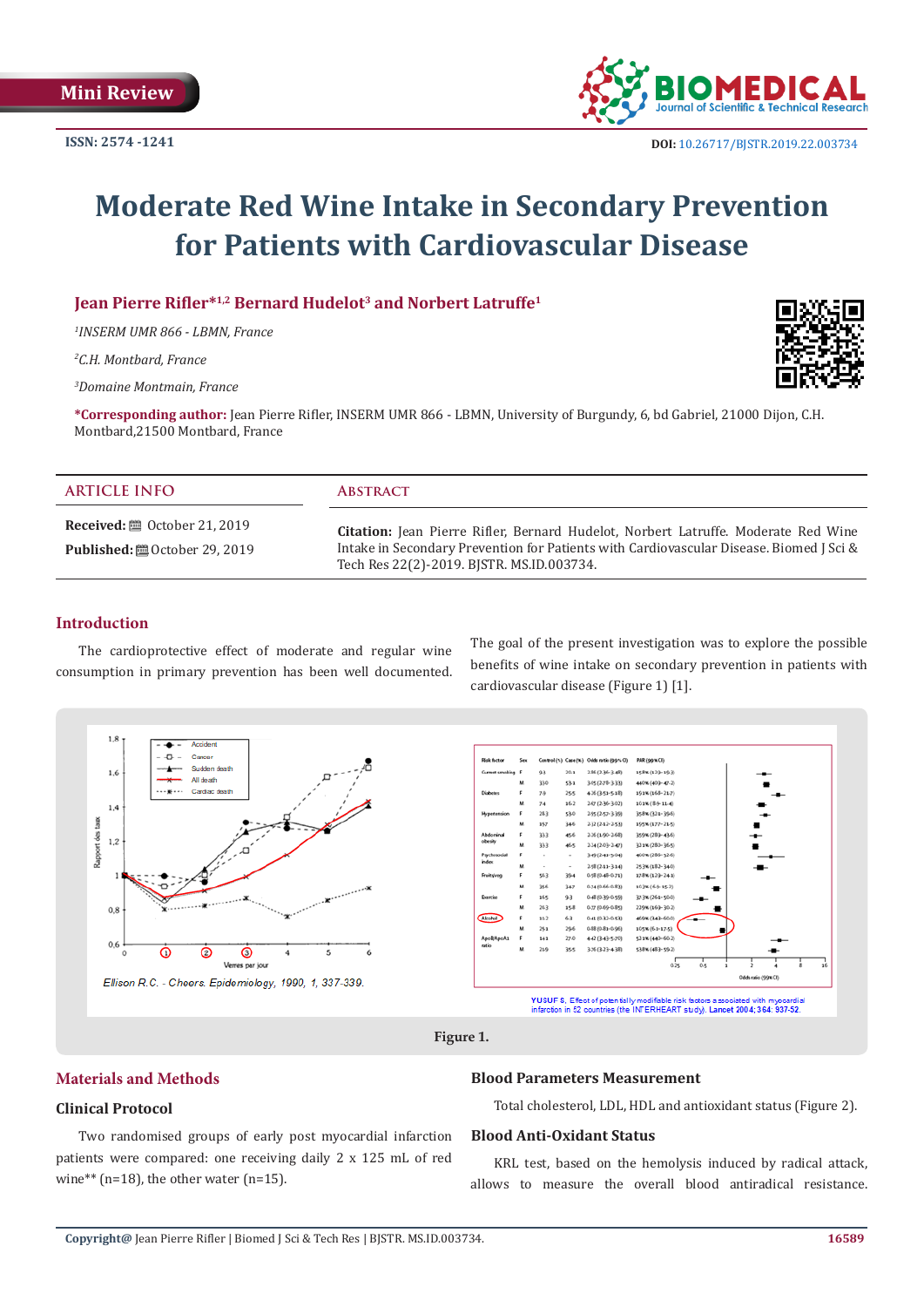Antioxidant defenses contribute to maintain the membrane integrity and function of cells subjected to a radical attack, up to hemolysis. The resistance of blood at the radical attack is expressed when 50% of blood cells are lysed  $(T_1 / 2 \text{ minutes})$ .



# **Results**

# **Anti-Oxidant Level**

For wine drinkers the half hemolysis mean time is 84.74 +/- 3.82 at day 0; 87.06+/-5.50 at D14 (p<0.009). For the abstinent, the averages are 85.63 +/-6.31 at day 0 and 85.34 +/-5.41 at D14. The differences were significant only for the red wine group (Figure 3).

# **Evolution of Lipid Profile**

Wine group had a significant LDL (p<0.02), total cholesterol (p<0.04) and triacylglycerol (p< 0.05) decrease in only 2 weeks. For the abstinent group, total cholesterol and LDL cholesterol increased but not significantly; compensated by a significant increase in HDL.

The antioxidant power of serum did not increase, so the increase of LDL leads to an increase of oxidized LDL and consequently deposits of atherosclerotic plaque in the arteries (Figures 4 & 5).

# **Conclusion**

These results suggest that the antiradical effect provided by the Mediterranean diet is only effective if the red wine is an integral part of the program. Lipidic profile is also benefically modified by this red wine diet.

The present investigation demonstrates the advantage of moderated wine intake on secondary prevention in patients with cardiovascular disease (Figure 6).

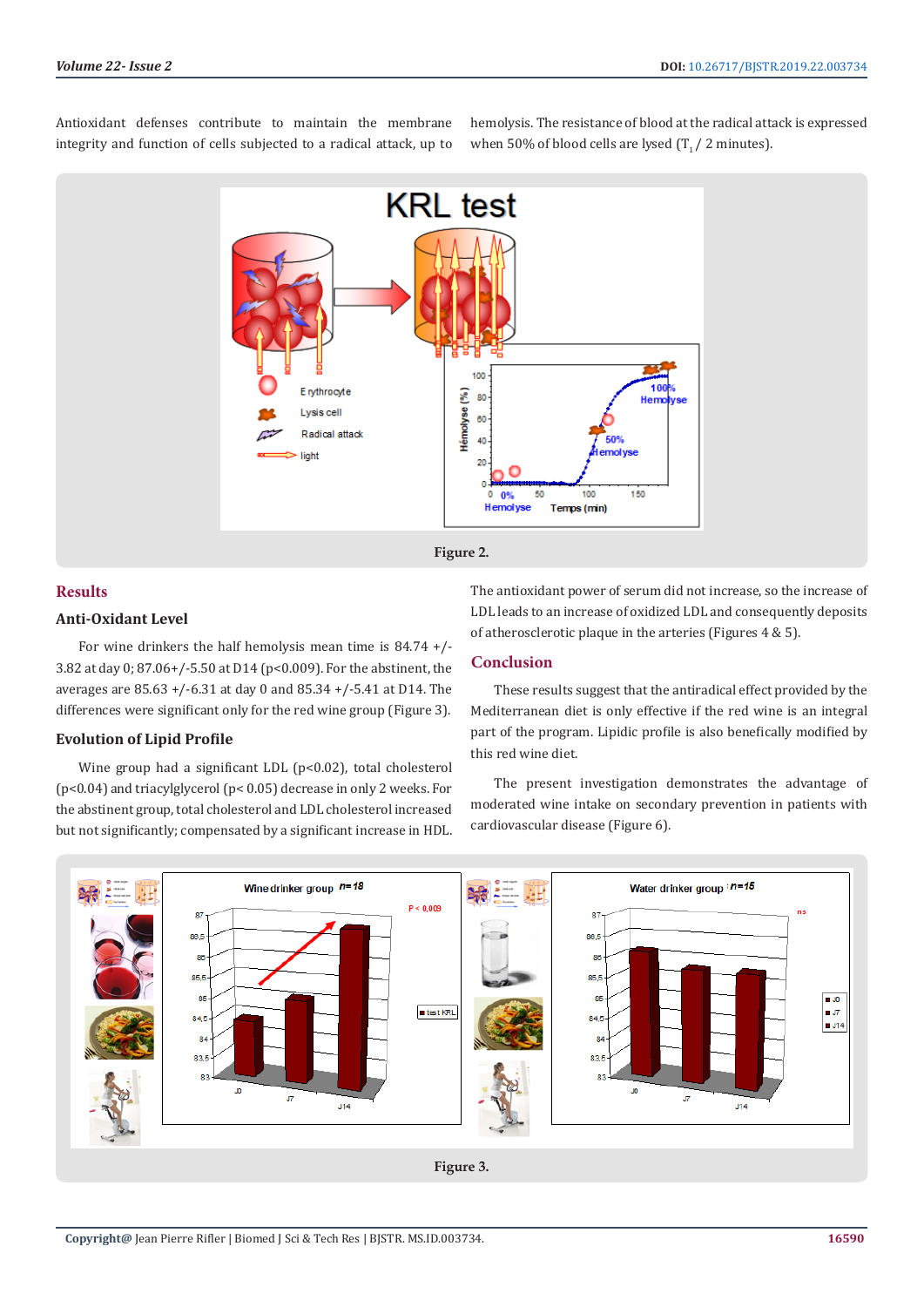

**Figure 4.**



**Figure 5.**



**Figure 6:** \*\*Red wine used in the study.

## **References**

1. [Rifler JP, Lorcerie F, Durand P, Delmas D, Ragot K, et al. \(2012\) A moderate](https://www.ncbi.nlm.nih.gov/pubmed/22419533)  [red wine intake improves blood lipid parameters and erythrocytes](https://www.ncbi.nlm.nih.gov/pubmed/22419533)  [membrane fluidity in post myocardial infarct patients. Molecular](https://www.ncbi.nlm.nih.gov/pubmed/22419533) [Nutrition & Food Research 56\(2\): 345-353.](https://www.ncbi.nlm.nih.gov/pubmed/22419533)